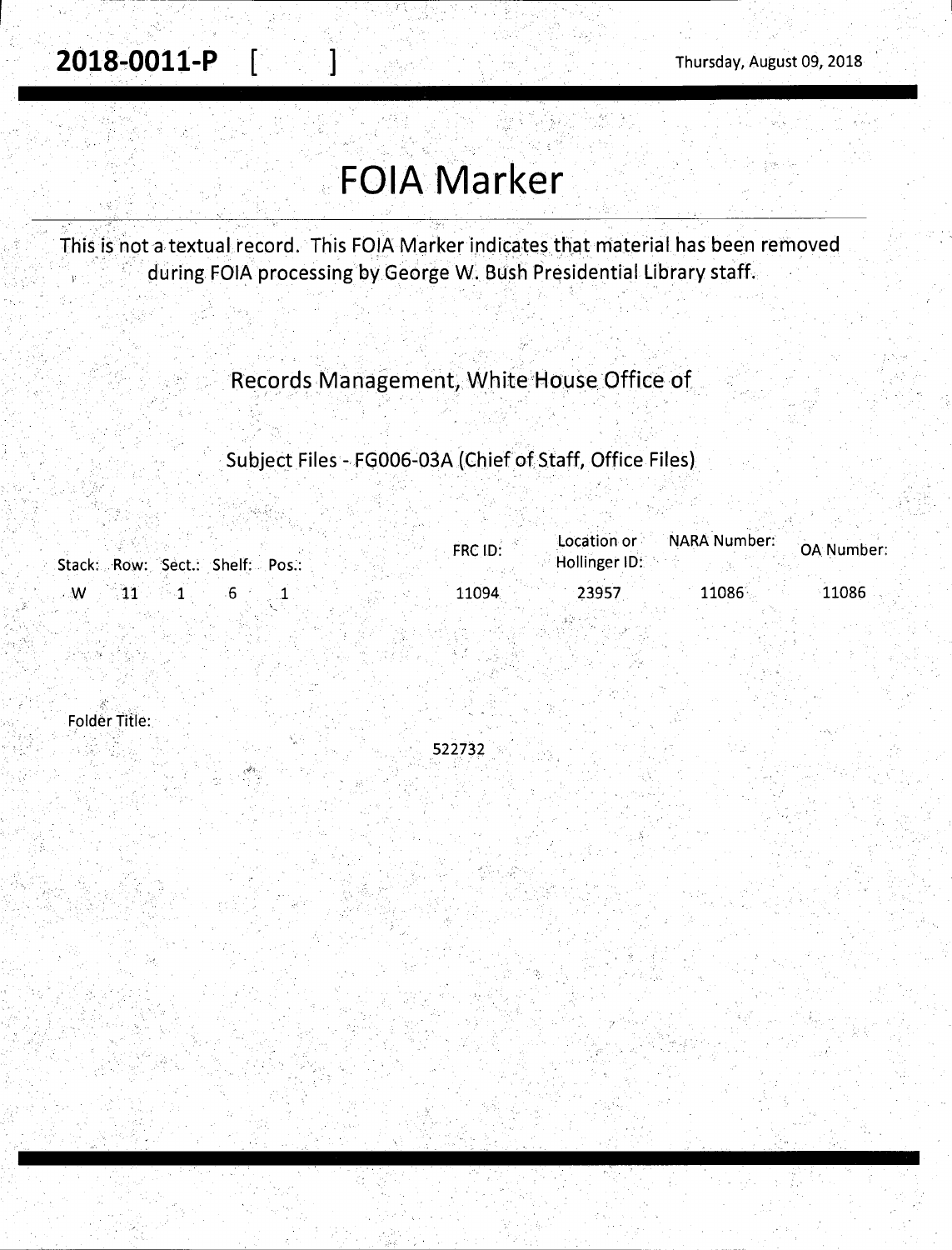# **Withdrawn/Redacted Material** , The George W. Bush Library

)

' *(* 

| <b>FORM</b><br><b>DOCUMENT</b><br>'NO. | SUBJECT/TITLE                       | <b>PAGES</b> | <b>DATE</b>    | <b>RESTRICTION(S)</b>   |
|----------------------------------------|-------------------------------------|--------------|----------------|-------------------------|
| 001<br>Memorandum                      | [Enron] - From: Alberto R. Gonzales |              | 05/24/2002 P5; |                         |
|                                        |                                     |              |                |                         |
| 002<br>Memorandum                      | Certification.                      |              |                | $05/30/2002$ P5; P6/b6; |

 $\sqrt{2}$ 

| <b>COLLECTION TITLE:</b>       |                                                          |                          |                                                |  |  |
|--------------------------------|----------------------------------------------------------|--------------------------|------------------------------------------------|--|--|
|                                | Records Management, White House Office of                |                          |                                                |  |  |
| <b>SERIES:</b>                 | Subject Files - FG006-03A (Chief of Staff, Office Files) |                          |                                                |  |  |
| <b>FOLDER TITLE:</b><br>522732 |                                                          |                          |                                                |  |  |
| FRC ID:<br>11094               |                                                          |                          |                                                |  |  |
|                                | Presidential Records Act - [44 U.S.C. 2204(a)]           | <b>RESTRICTION CODES</b> | Freedom of Information Act - [5 U.S.C. 552(b)] |  |  |

- Pl National Security Classified Information [(a)(l) of the PRA)
- P2 Relating to the appointment to Federal office  $|(a)(2)$  of the PRA].
- P3 Release would violate a Federal statute  $[(a)(3)$  of the PRA]
- P4 Release would disclose trade secrets or confidential commercial or. financial information  $[(a)(4)$  of the PRA]
- PS Release would disclose confidential advice between the President . and his advisors, or between such advisors [a)(S) of the PRA]
- P6 Release would constitute a clearly unwarranted invasion of personal privacy  $[(a)(6)$  of the PRA]
- PRM. Personal record misfile defined in accordance with 44 U.S.C. 2201(3).

#### .Deed of Gift Restrictions

- A. Closed by Executive Order 13526 governing access to national security information;
- B. Closed by statute or by the agency which originated the document. C. Closed in accordance with restrictions contained in donor's deed
- of gift.

#### personal privacy  $[(b)(6)$  of the FOIA] b(7) Release would disclose information compiled for law enforcement

- purposes [(b)(7) of the FOIA) b(8) Release would disclose information concerning the regulation of
- . financial institutions [(b)(8) of the FOIA) b(9) Release would disclose geological or geophysical information concerning wells  $[(b)(9)$  of the FOIA]

b(l) National security classified information [(b)(l) of the FOIA] b(2) Release would disclose internal personnel rules and practices of

 $b(3)$  Release would violate a Federal statute  $[(b)(3)$  of the FOIA] b(4) Release would disclose trade secrets or confidential or financial

b(6) Release would constitute a clearly unwarranted invasion of

#### Records Not Subject to FOIA

an agency [(b)(2) of the FOIA)

information [(b)(4) of the FOIA]

Court Sealed - The document is withheld under a court seal and is not subject to the Freedom of Information Act.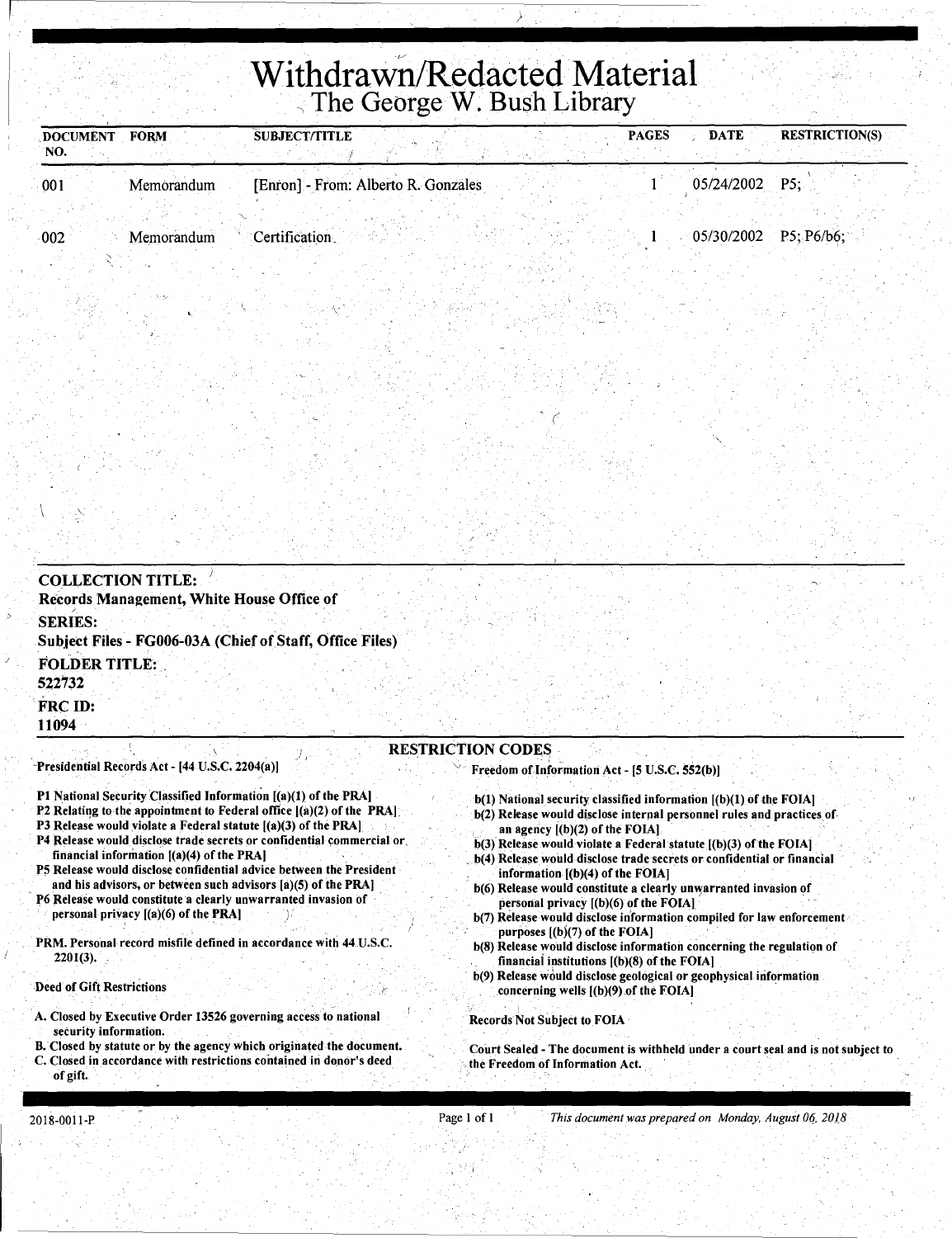## Withdrawal Marker The George w. Bush Library

| <b>FORM</b> | <b>SUBJECT/TITLE</b>                |  | <b>PAGES</b> | <b>DATE</b>      | <b>RESTRICTION(S)</b> |
|-------------|-------------------------------------|--|--------------|------------------|-----------------------|
|             |                                     |  |              |                  |                       |
| Memorandum  | [Enron] - From: Alberto R. Gonzales |  |              | $05/24/2002$ P5. |                       |

## This marker identifies the original location of the withdrawn item listed above. For a complete list of items withdrawn from this folder, see the Withdrawal/Redaction Sheet at the front of the folder.

| <b>COLLECTION:</b><br>Records Management, White House Office of            |                                              |
|----------------------------------------------------------------------------|----------------------------------------------|
| <b>SERIES:</b><br>Subject Files - FG006-03A (Chief of Staff, Office Files) |                                              |
| <b>FOLDER TITLE:</b><br>522732                                             |                                              |
| FRC ID:<br>11094                                                           | <b>FOIA IDs and Segments:</b><br>2018-0011-P |
| OA Num.:<br>11086                                                          |                                              |
| <b>NARA Num.:</b><br>11086                                                 |                                              |

#### RESTRICTION CODES

#### Presidential Records Act - [44 U.S.C. 2204(a))

- Pl National Security Classified Information [(a)(l) of the PRA)
- P2 Relating to the appointment to Federal office [(a)(2) of the PRA)
- P3 Release would violate a Federal statute  $[(a)(3)$  of the PRA]
- P4 Release would disclose trade secrets or confidential commercial or financial information  $[(a)(4)$  of the PRA]
- PS Release would disclose confidential adviee between the President and his advisors, or between such advisors [a)(S) of the PRA)
- P6 Release would constitute a clearly unwarranted invasion of personal privacy [(a)(6) of the PRA)
- PRM. Personal record misfile defined in accordance with 44 U.S.C.  $2201(3)$ .

#### Deed of Gift Restrictions

r-

- A. Closed by Executive Order 13526 governing access to national security information.
- B. Closed by statute or by the agency which originated the document.
- C. 'Closed in accordance with restrictions contained in donor's deed of gift.

b(l) National security classified information [(b)(l) of the FOIA]

Freedom of Information Act - [5 U.S.C. 552(b)]

- b(2).Release would disclose internal personnel rules and practices of an agency  $[(b)(2)$  of the FOIA]
- $b(3)$  Release would violate a Federal statute  $[(b)(3)$  of the FOIA]
- b(4) Release would disclose trade secrets or confidential or financial information  $[(b)(4)$  of the FOIA]
- b(6) Release would constitute a clearly unwarranted invasion of personal privacy [(b)(6) of the FOIA)
- b(7) Release would disclose information compiled for law enforcement purposes  $[(b)(7)$  of the FOIA]
- b(8) Release would disclose information concerning the regulation of financial institutions [(b)(8) of the FOIA)
- b(9) Release would disclose geological or geophysical information concerning wells [(b)(9) of the FOIA]

#### Records Not Subject to FOIA

. I

Court Sealed - The document is withheld under a court seal and is not subject to the Freedom of Information Act.